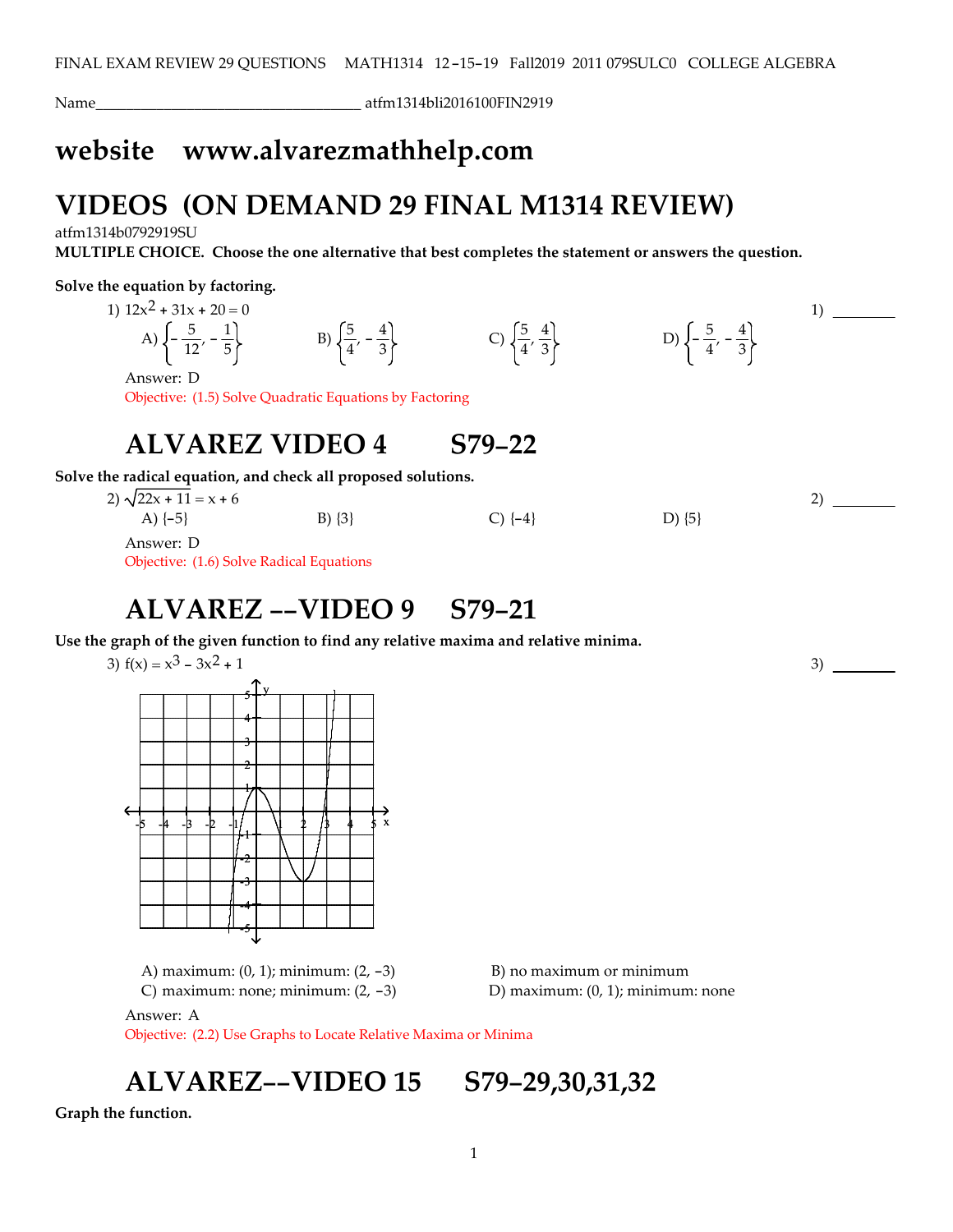



Answer: D Objective: (2.2) Understand and Use Piecewise Functions

**ALVAREZ--VIDEO 17 S79-14**

4)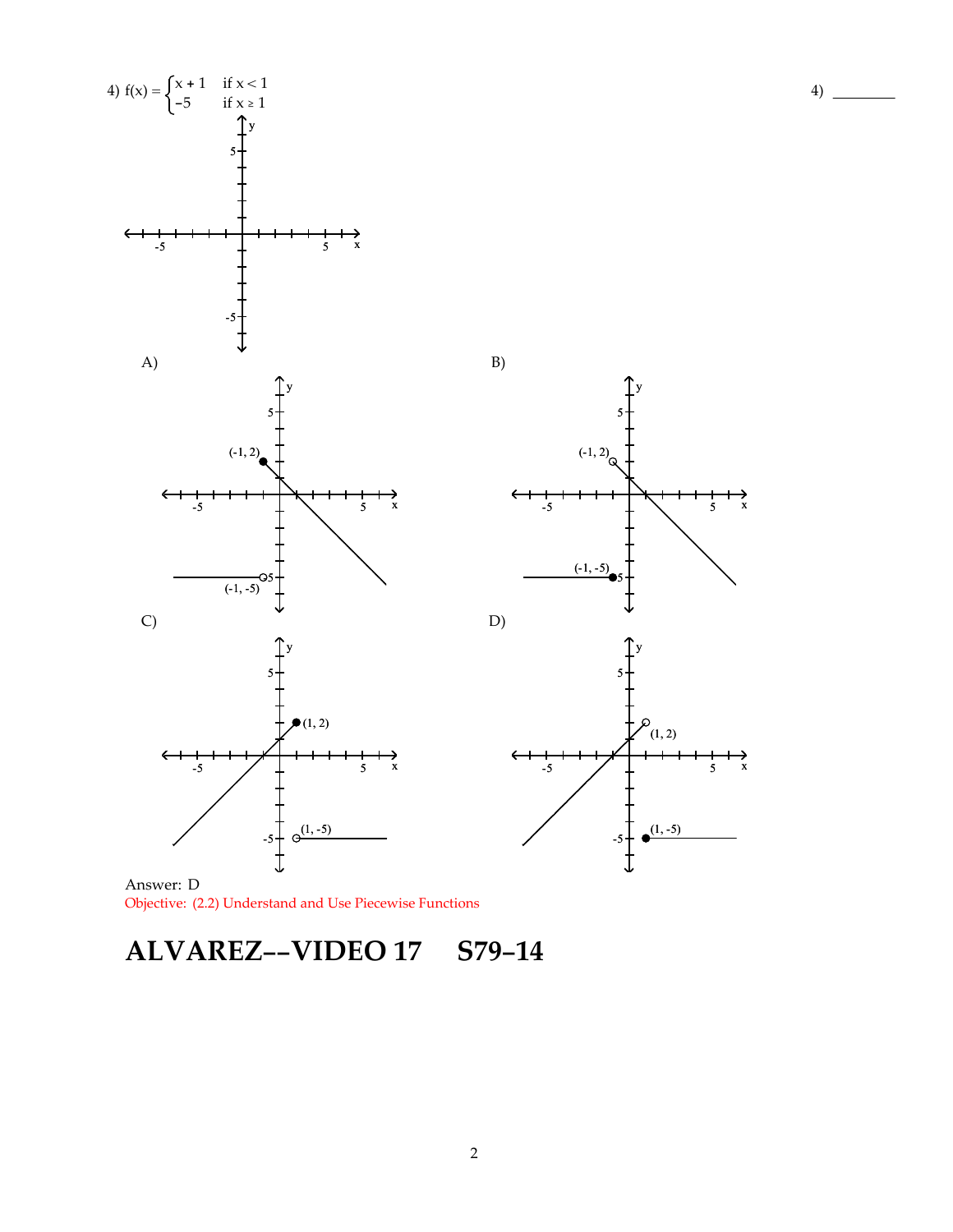**Find** and simplify the difference quotient  $\frac{f(x+h) - f(x)}{h}$ ,  $h \neq 0$  for the given function.

5) 
$$
f(x) = x^2 + 9x - 2
$$
  
\nA)  $2x + h - 2$   
\nB)  $\frac{2x^2 + 2x + 2xh + h^2 + h - 4}{h}$   
\nC)  $2x + h + 9$   
\nD) 1

Answer: C

Objective: (2.2) Find and Simplify a Functionʹs Difference Quotient

# **ALVAREZ-- VIDEO 18 S79-9**

Begin by graphing the standard absolute value function  $f(x) = |x|$ . Then use transformations of this graph to graph the **given function.** 6)



Answer: A

B) -10 -8 -6 -4 -2 2 4 6 8 10 x  $10 + Y$ 8 6 4 2 -2 -4 -6 -8 -10 D) - <u>t<del>ol-8 |-6 |-4 |-2 | 1 | 2 | 4 | 4 | 6 | 8 | 1</del>0 x</u>  $10$   $\frac{1}{7}$ 8 6 4 2 -2 -4 -6 -8 -10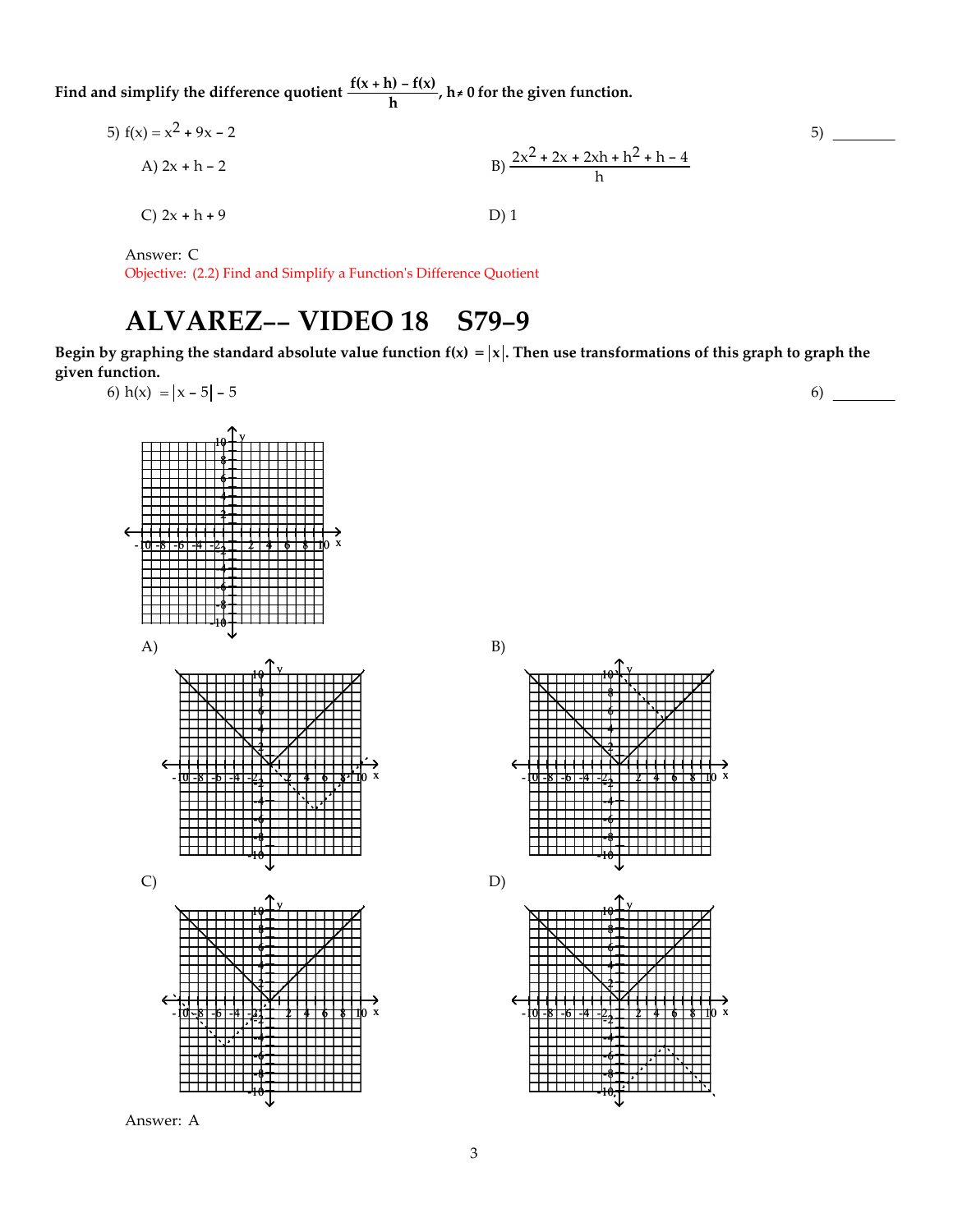## **ALVAREZ--VIDEO 21 S79-16**

Use the graph of the function f, plotted with a solid line, to sketch the graph of the given function g.

7)







Answer: B Objective: (2.5) Use Horizontal Shifts to Graph Functions

### **ALVAREZ --VIDEO 22 S79-15**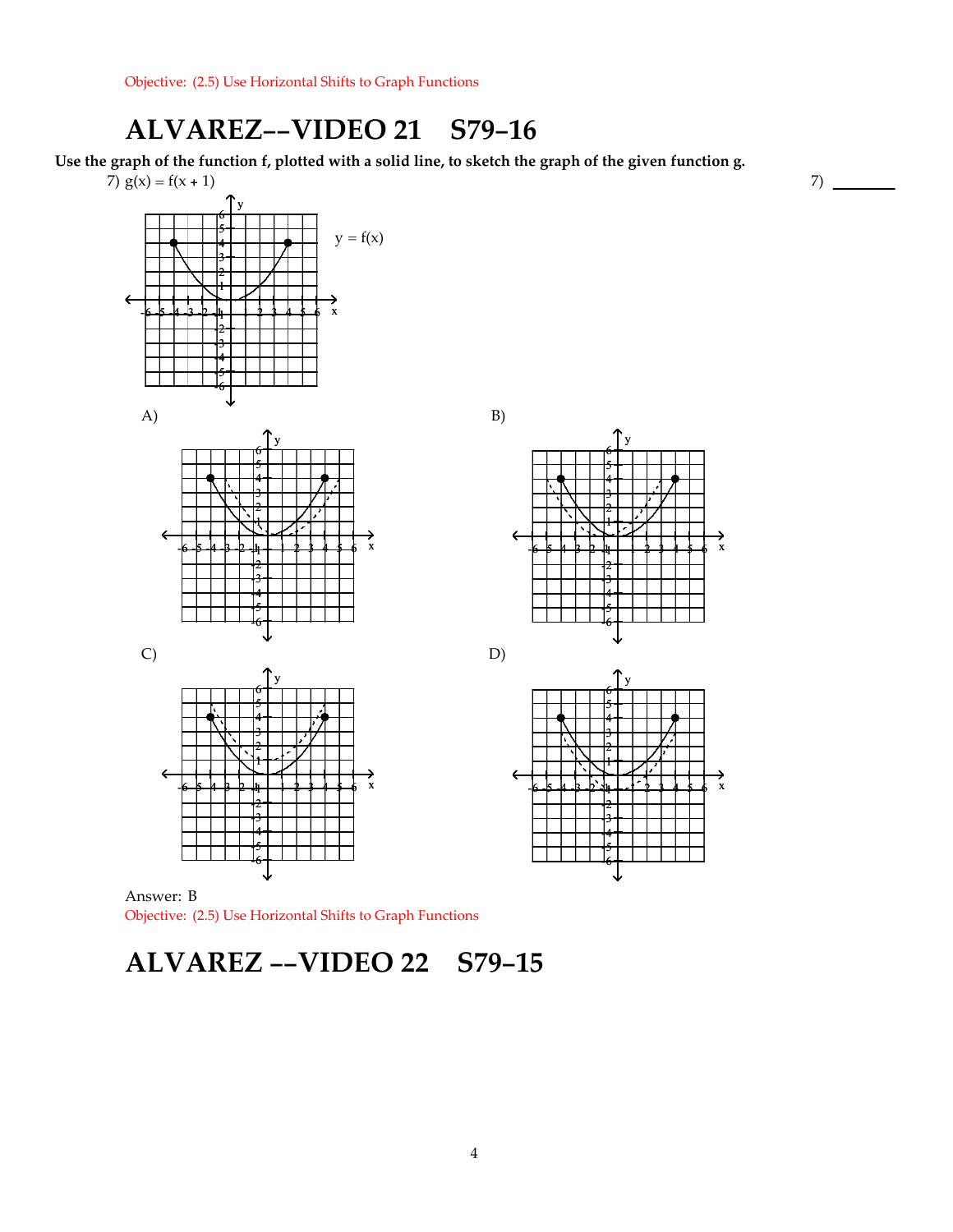**Find the domain of the function.**

| 8) $f(x) = \sqrt{24 - x}$            |                                                    |
|--------------------------------------|----------------------------------------------------|
| A) $(-\infty, 24) \cup (24, \infty)$ | B) $(-\infty, 2\sqrt{6}]$                          |
| C) $(-\infty, 24]$                   | D) $(-\infty, 2\sqrt{6}) \cup (2\sqrt{6}, \infty)$ |
| Answer: C                            |                                                    |

Objective: (2.6) Find the Domain of a Function

### **ALVAREZ--VIDEO 23 S79-6**

**Given functions f and g, perform the indicated operations.**

9)  $f(x) = 9x - 2$ ,  $g(x) = 4x - 7$ Find  $f - g$ . A)  $5x - 9$  B)  $-5x - 5$  C)  $5x + 5$  D)  $13x - 9$  8)

9)

10)

11)

Answer: C

Objective: (2.6) Combine Functions Using the Algebra of Functions, Specifying Domains

### **ALVAREZ--VIDEO 25 S79-7,8**

**For the given functions f and g , find the indicated composition.**

| 10) $f(x) = 3x + 14$ , $g(x) = 2x - 1$ |              |              |              |
|----------------------------------------|--------------|--------------|--------------|
| $(f \circ g)(x)$                       |              |              |              |
| A) $6x + 27$                           | B) $6x + 13$ | C) $6x + 11$ | D) $6x + 17$ |
| Answer: C                              |              |              |              |

Objective: (2.6) Form Composite Functions

### **ALVAREZ--VIDEO 30 S79-37**

**Find the inverse of the one-to-one function.**

11) 
$$
f(x) = \frac{8}{3x + 7}
$$
  
\nA)  $f^{-1}(x) = \frac{8}{3x} - \frac{7}{3}$   
\nB)  $f^{-1}(x) = \frac{7}{3} - \frac{8}{3x}$   
\nC)  $f^{-1}(x) = \frac{3x + 7}{8}$   
\nD)  $f^{-1}(x) = \frac{8}{3y} - \frac{7}{3}$ 

Answer: A Objective: (2.7) Find the Inverse of a Function

## **ALVAREZ VIDEO 32 S79-38**

**Use the vertex and intercepts to sketch the graph of the quadratic function.**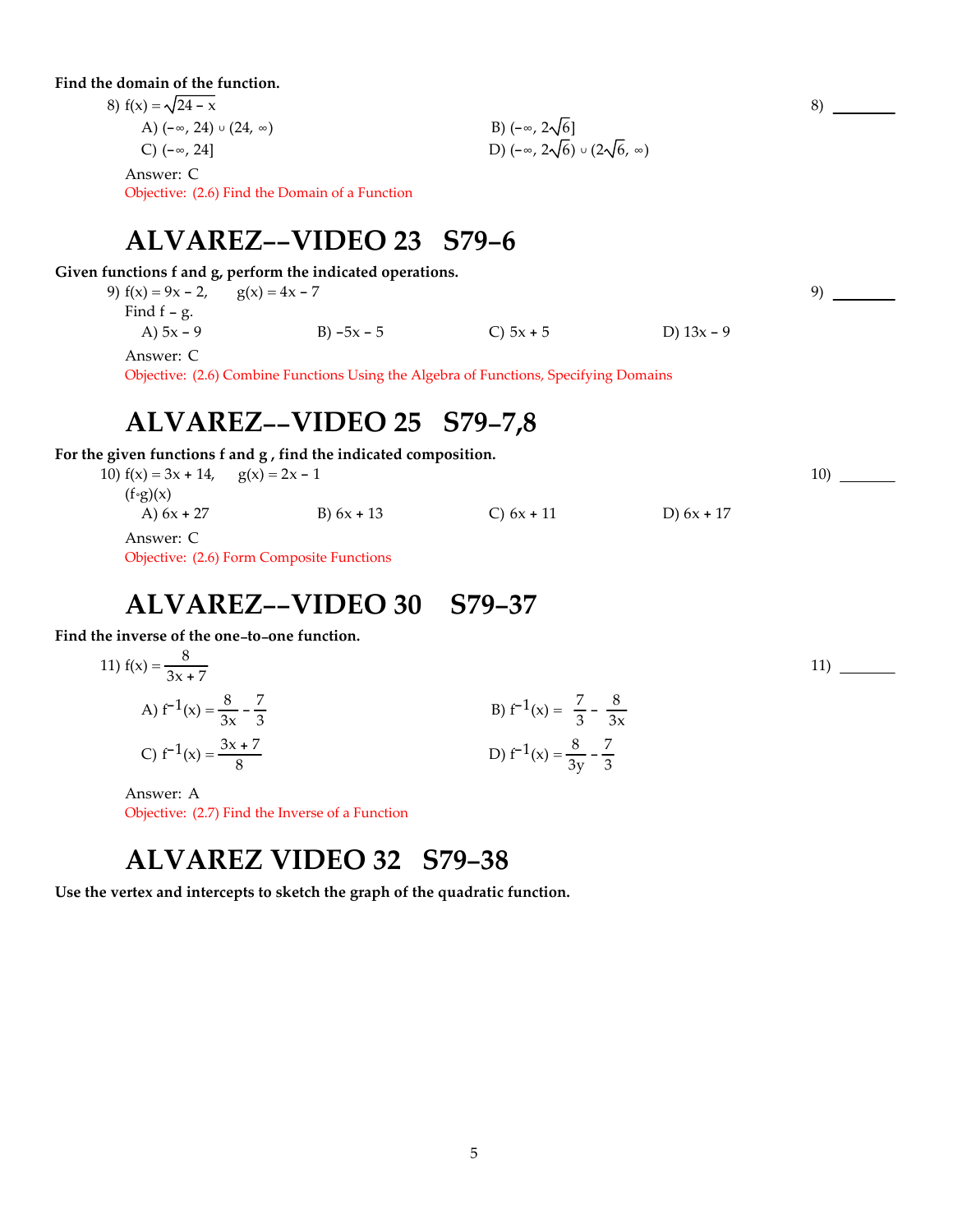

**ALVAREZ--VIDEO 37 S79-24,25,26**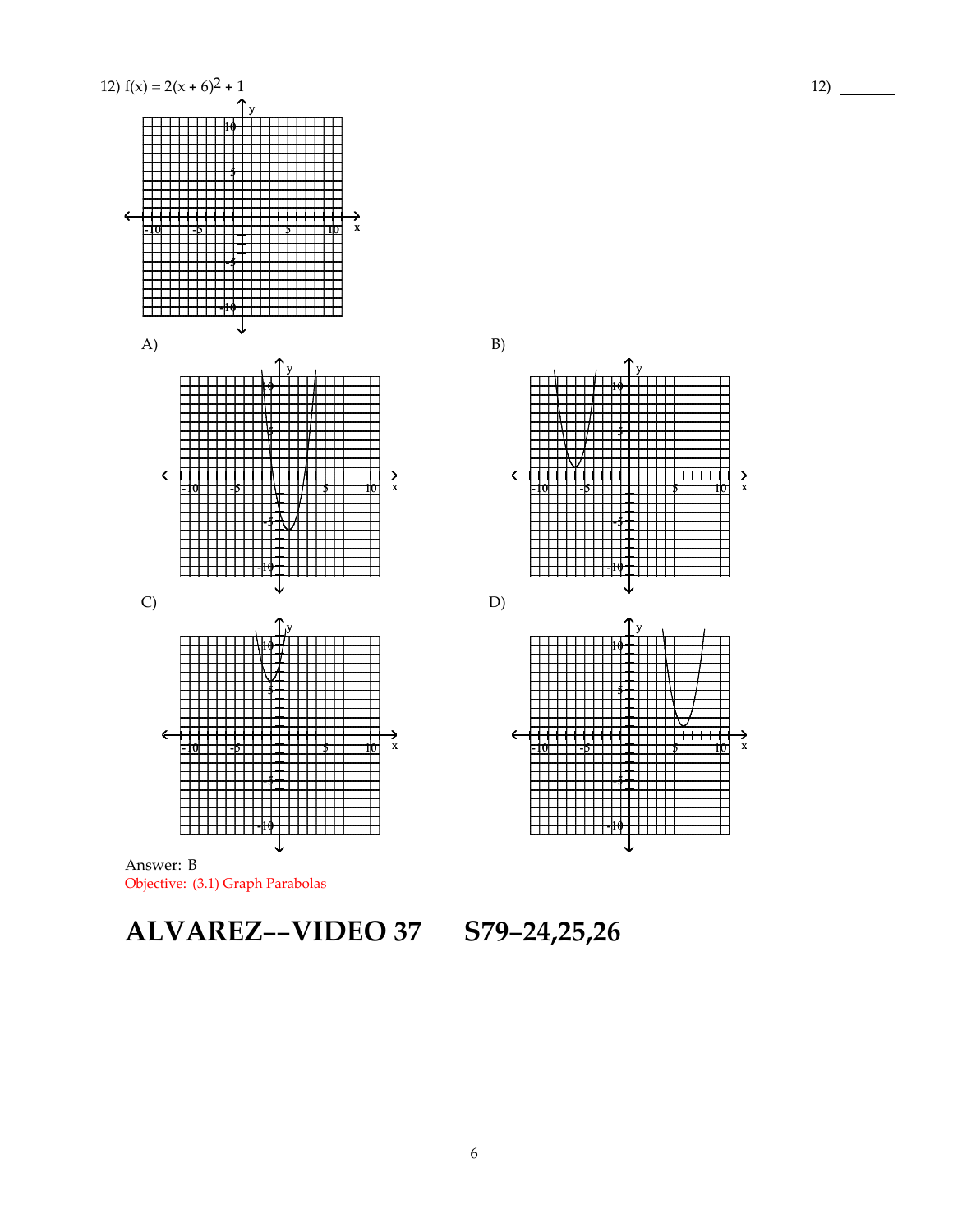

**ALVAREZ--VIDEO 38 S79-24,25,26**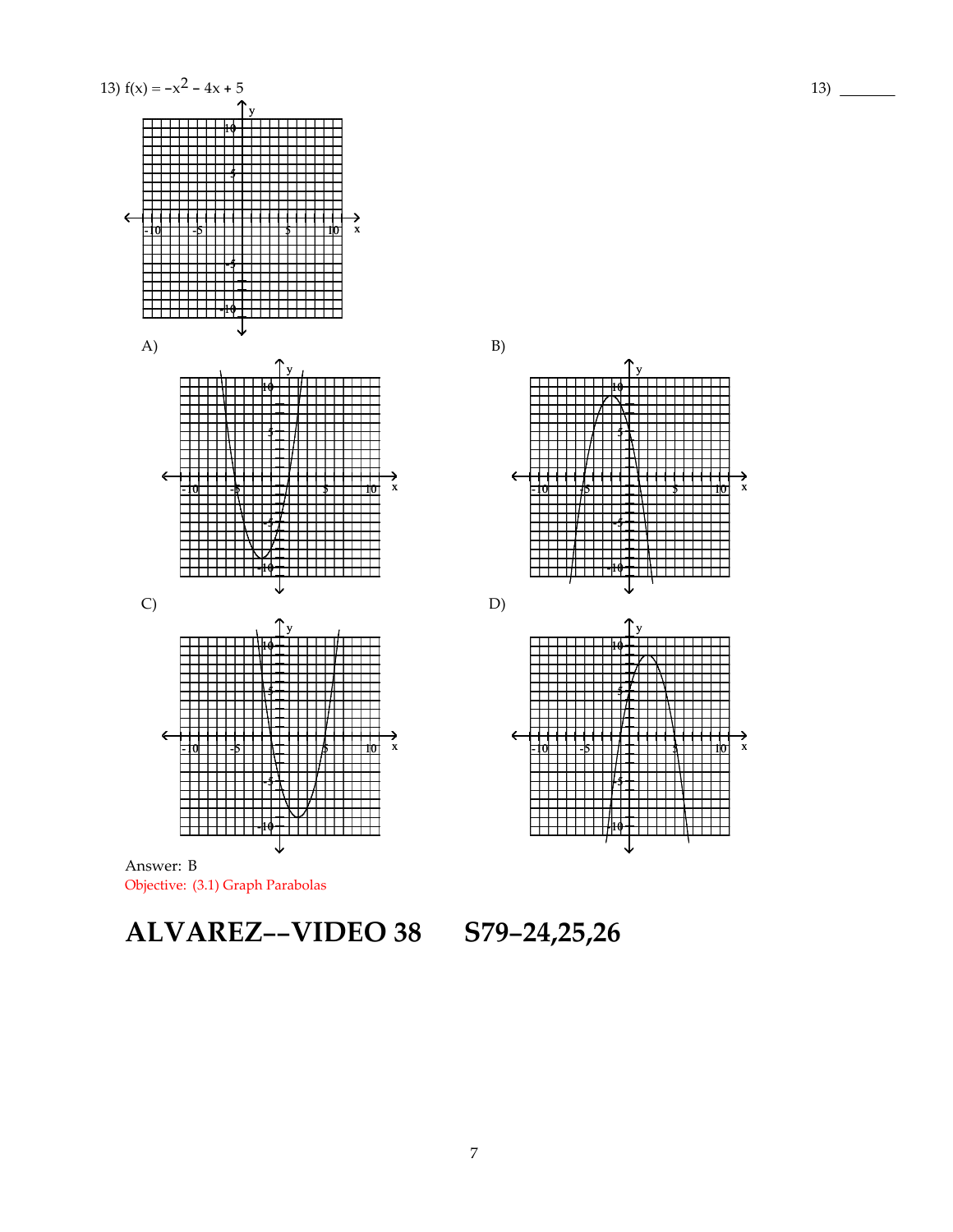#### **Solve the problem.**

14) An arrow is fired into the air with an initial velocity of 160 feet per second. The height in feet of the arrow t seconds after it was shot into the air is given by the function  $h(x) = -16t^2 + 160t$ . Find the maximum height of the arrow. A) 1200 ft B) 80 ft C) 400 ft D) 720 ft 14)

Answer: C

Objective: (3.1) Solve Problems Involving a Quadratic Functionʹs Minimum or Maximum Value

## **ALVAREZ--VIDEO 39 S79-28**

**Find the zeros of the polynomial function.**

15)  $f(x) = x^3 + 5x^2 - x - 5$ 

A)  $x = -5$ ,  $x = 5$  B)  $x = 1$ ,  $x = -5$ ,  $x = 5$ C)  $x = 25$  D)  $x = -1$ ,  $x = 1$ ,  $x = -5$ 

Answer: D

Objective: (3.2) Use Factoring to Find Zeros of Polynomial Functions

### **ALVAREZ--VIDEO 42 S79-33**

**Find the vertical asymptotes, if any, of the graph of the rational function.**

| x – 81                              |                                  |
|-------------------------------------|----------------------------------|
| $16) \frac{x - 81}{x^2 - 15x + 56}$ |                                  |
| A) $x = 8, x = 7$                   | B) $x = -8$ , $x = -7$           |
| C) $x = -81$                        | D) $x = 8$ , $x = 7$ , $x = -81$ |
| $\sqrt{2}$                          |                                  |

Answer: A Objective: (3.5) Identify Vertical Asymptotes

### **ALVAREZ--VIDEO 54 S79-36**

**Find the horizontal asymptote, if any, of the graph of the rational function.**

17)  $g(x) = \frac{4x^2 - 7x - 5}{x^2 - 2x + 5}$  $7x^2 - 3x + 7$ A)  $y = \frac{7}{3}$  $\frac{7}{3}$  B) y = 0 C)  $y = \frac{4}{7}$ D) no horizontal asymptote 17)

Answer: C Objective: (3.5) Identify Horizontal Asymptotes

# **ALVAREZ--VIDEO 56 S79-36**

15)

16)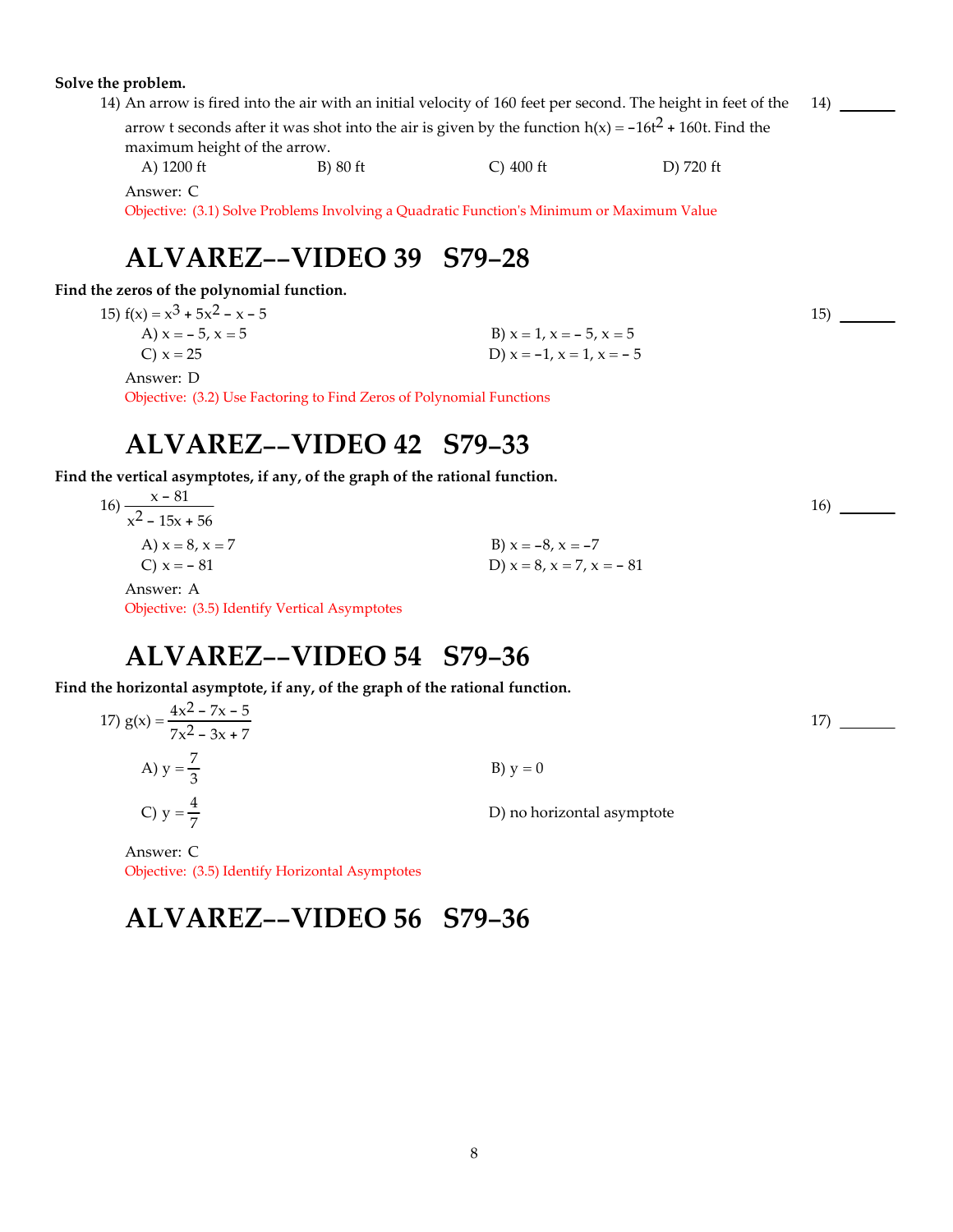**Find the slant asymptote, if any, of the graph of the rational function.**

| 18) $f(x) = \frac{x^2 + 3x - 8}{x - 4}$    |                       | 18) |
|--------------------------------------------|-----------------------|-----|
| A) $y = x + 3$                             | B) $y = x$            |     |
| C) $y = x + 7$                             | D) no slant asymptote |     |
| Answer: C                                  |                       |     |
| Objective: (3.5) Identify Slant Asymptotes |                       |     |
|                                            |                       |     |
| <b>ALVAREZ--VIDEO 57</b>                   |                       |     |

### **Find the domain of the logarithmic function.**

19)  $f(x) = \ln (6 - x)$ 

A)  $(-\infty, 6)$  B)  $(-6, \infty)$  C)  $(-\infty, 0)$  D)  $(-\infty, 6)$  or  $(6, \infty)$ 

Answer: A

Objective: (4.2) Find the Domain of a Logarithmic Function

### **ALVAREZ--VIDEO 63 S79-44,46,47,53**

**Use properties of logarithms to expand the logarithmic expression as much as possible. Where possible, evaluate logarithmic expressions without using a calculator.**

20) loga  $x^4 \sqrt[3]{x+5}$  $(x - 2)^2$ A)  $4 \log_a x + \frac{1}{3} \log_a (x + 5) - 2 \log_a (x - 2)$  B)  $\log_a x^4 + \log_a (x + 5)^{1/3} - \log_a (x - 2)^2$ C)  $\log_{a} x^{4} + \log_{a} (x+5)^{-3} - \log_{a} (x-2)^{2}$  D)  $4 \log_{a} x - 3 \log_{a} (x+5) - 2 \log_{a} (x-2)$ 

Answer: A

Objective: (4.3) Expand Logarithmic Expressions

### **ALVAREZ--VIDEO 66 S79-59,60**

Solve the equation by expressing each side as a power of the same base and then equating exponents.

21)  $4^x + 10 = 8^x - 2$ 

Answer: B

A)  $\{22\}$  B)  $\{26\}$  C)  $\{16\}$  D)  $\{12\}$ 

21)

 $19)$  —

20)

Objective: (4.4) Use Like Bases to Solve Exponential Equations

### **ALVAREZ--VIDEO 70 S79-39**

Solve the logarithmic equation. Be sure to reject any value that is not in the domain of the original logarithmic **expressions. Give the exact answer.**

| 22) $\log_3(x+4) = 1$ |            |          |            | 22) |
|-----------------------|------------|----------|------------|-----|
| A) $\{-3\}$           | $B) \{5\}$ | $C$ {-1} | D) $\{7\}$ |     |
| Answer: C             |            |          |            |     |

Objective: (4.4) Use the Definition of a Logarithm to Solve Logarithmic Equations

# **ALVAREZ-- VIDEO 75 S79-48**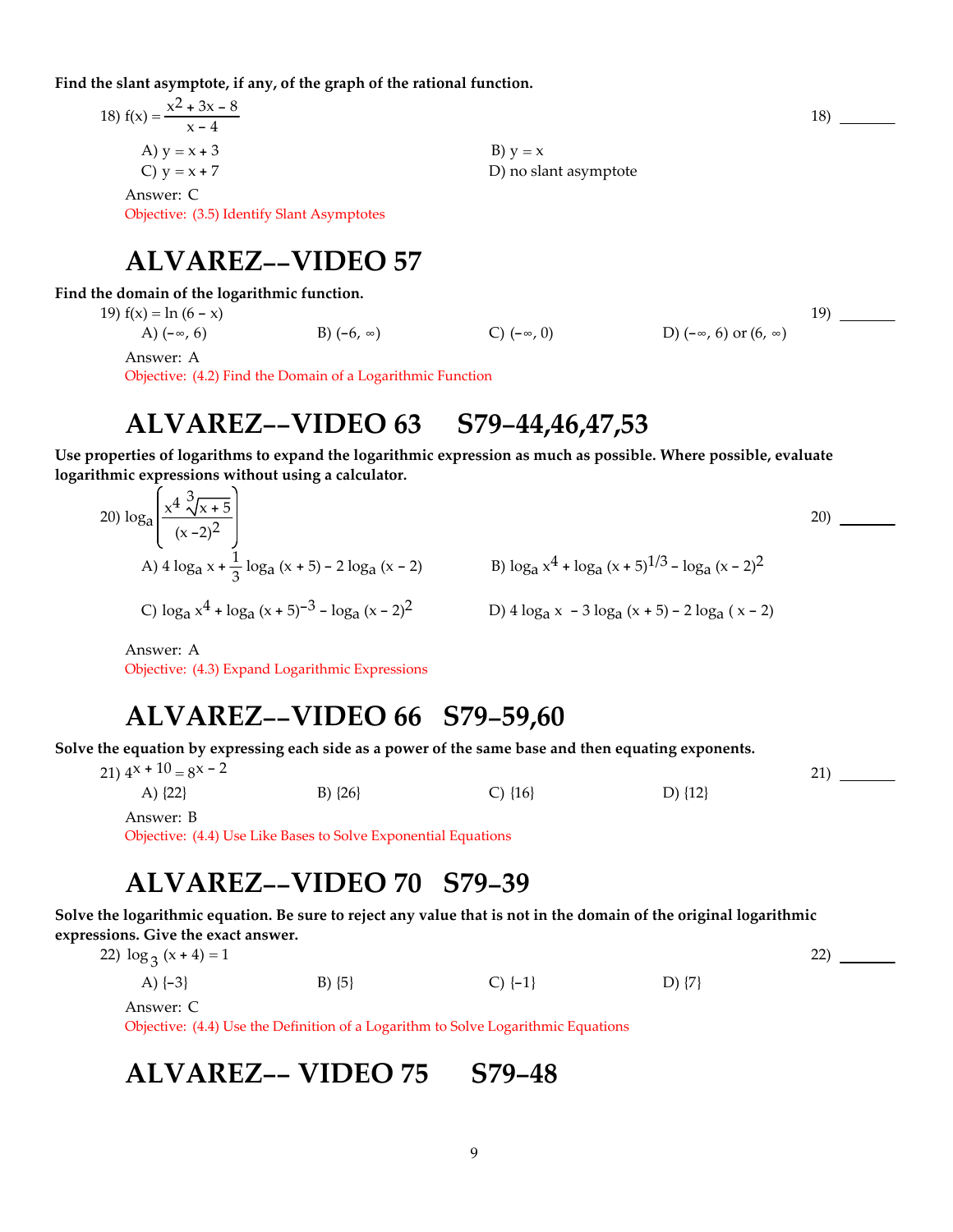23)  $\log x + \log (x - 1) = \log 12$ 

A)  $\{4, -3\}$  B)  $\{-3\}$  C)  $\left\{\frac{13}{2}\right\}$  D)  $\{4\}$ 

Answer: D

Objective: (4.4) Use the One-to-One Property of Logarithms to Solve Logarithmic Equations

## **ALVAERZ--VIDEO 80 S79-64**

### **Solve the problem.**

|            | 24) Find out how long it takes a \$2500 investment to double if it is invested at 8% compounded             |                |              | 24) |
|------------|-------------------------------------------------------------------------------------------------------------|----------------|--------------|-----|
|            | quarterly. Round to the nearest tenth of a year. Use the formula $A = P\left(1 + \frac{r}{n}\right)^{nt}$ . |                |              |     |
| A) 9 years | $B)$ 9.2 years                                                                                              | $C)$ 8.6 years | D) 8.8 years |     |
| Answer: D  | Objective: (4.4) Solve Applied Problems Involving Exponential and Logarithmic Equations                     |                |              |     |
|            | ALVAREZ VIDEO 81 S79-70                                                                                     |                |              |     |

23)

26)

27)

### 25) The population of a certain country is growing at a rate of 2.5% per year. How long will it take for this country's population to double? Use the formula  $t = \frac{\ln 2}{k}$ , which gives the time, t, for a population with growth rate k, to double. (Round to the nearest whole year.) A) 28 years B) 27 years C) 29 years D) 30 years 25) Answer: A

Objective: (4.4) Solve Applied Problems Involving Exponential and Logarithmic Equations

# **ALVAREZ--VIDEO 84 S79-70**

### **Solve the system of equations.**

26)  $x + y + z = -6$  $x - y + 3z = 2$  $3x + y + z = -14$ A)  $\{(-3, -4, 1)\}$  B)  $\{(-4, -3, 1)\}$  C)  $\{1, -3, -4\}$  D)  $\{1, -4, -3\}$ Answer: B

Objective: (5.2) Solve Systems of Linear Equations in Three Variables

### **ALVAREZ-VIDEO 89 S79-77**

**Use Cramerʹs rule to solve the system.**

27)  $2x + 3y = -4$  $5x + y = -23$ A)  $\{(-5, 2)\}$  B)  $\{(2, -5)\}$  C)  $\{(-2, -5)\}$  D)  $\{(-5, -2)\}$ 

Answer: A

Objective: (6.5) Solve a System of Linear Equations in Two Variables Using Cramerʹs Rule

### **AlVAREZ VIDEO 96 S79-76**